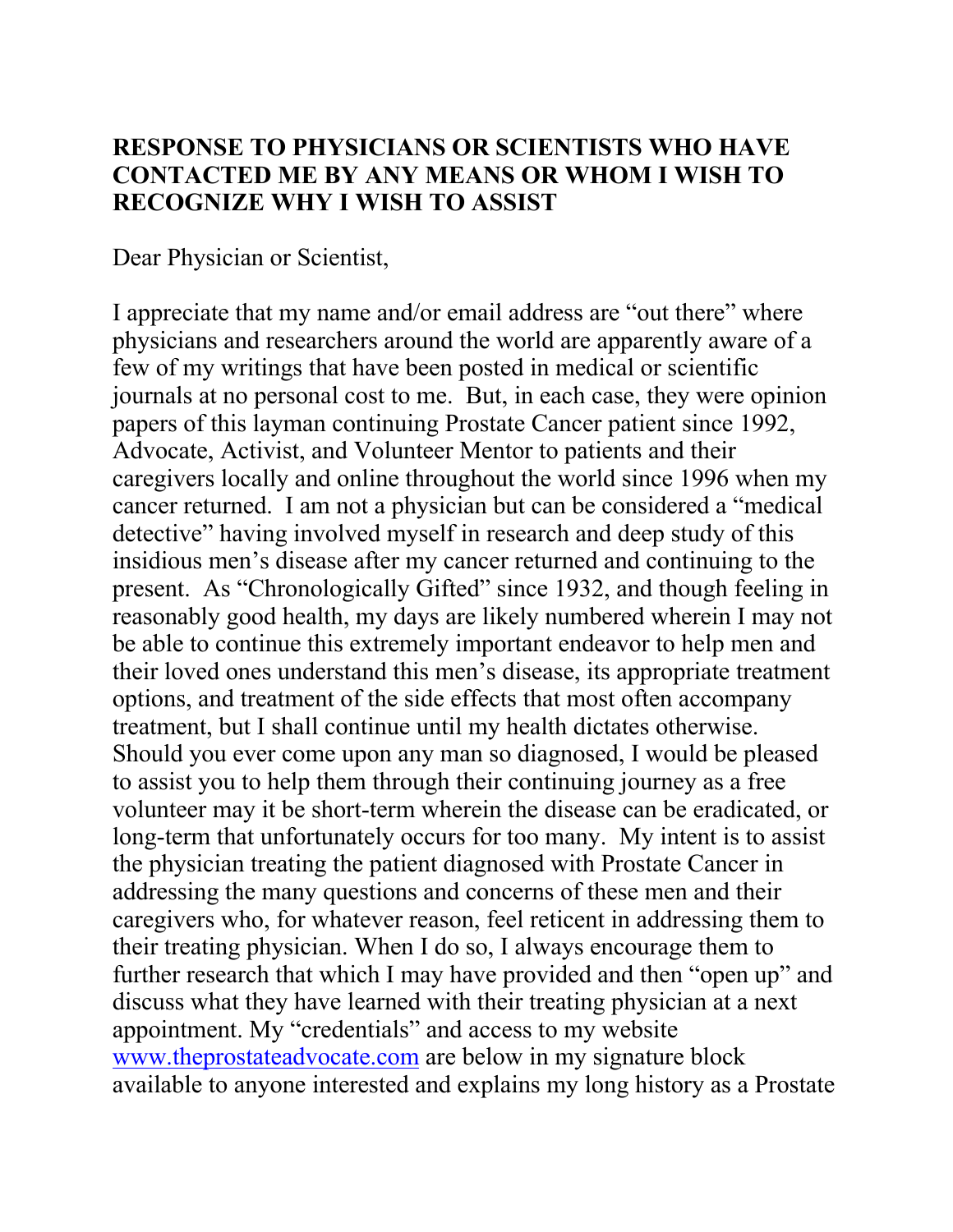Cancer patient, and continuing involvement regarding this disease. At my age, and as caregiver for my wife, I no longer travel to Prostate Cancer conferences or participate on Prostate Cancer research panels as I have in the past. If you have contacted me either by direct email or via Linkedin, I do appreciate that my name and/or email address became available to you. If I am the one contacting you, it is because of my desire to assist you for your patients and caregivers to better understand this insidious men's disease.

Charles (Chuck) Maack - Prostate Cancer Patient/Activist/Volunteer Mentor

(A mentor should be someone who offers courtesy, professionalism, respect, wisdom, knowledge, and support to help you achieve your goals; would that I succeed)



Email: maack1@cox.net Website: www.theprostateadvocate.com

# **DISCLAIMER:**

Please recognize that I am not a Medical Doctor. Rather, I do consider myself a medical detective. I have been an avid student researching and studying prostate cancer as a survivor and continuing patient since 1992.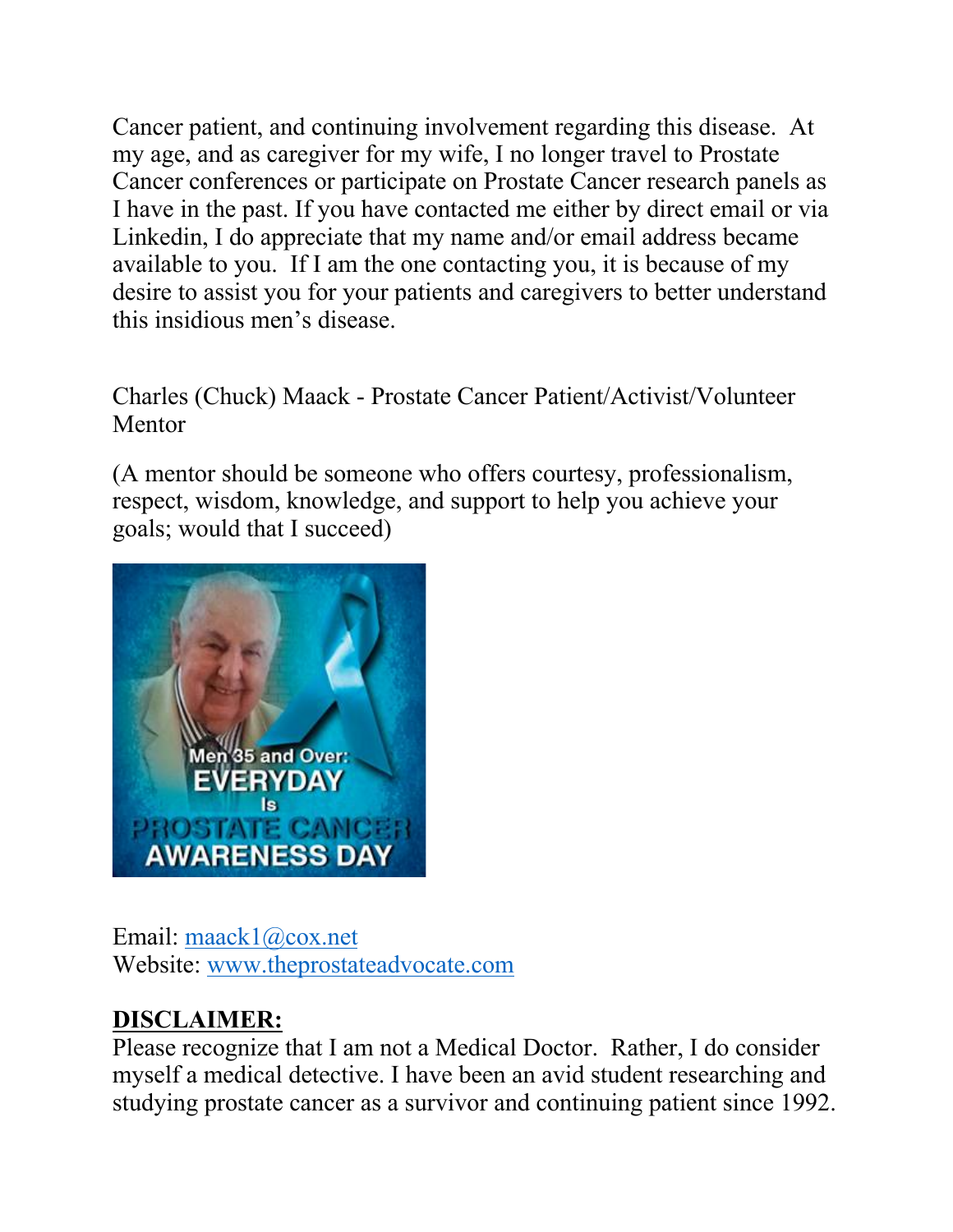I have dedicated my retirement years to continued deep research and study in order to serve as an advocate for prostate cancer awareness, and, from an activist patient's viewpoint, as a mentor to voluntarily help patients, caregivers, and others interested develop an understanding of this insidious men's disease, its treatment options, and the treatment of the side effects that often accompany treatment. There is absolutely no charge for my mentoring – I provide this free service as one who has been there and hoping to make their journey one with better understanding and knowledge than was available to me when I was diagnosed so many years ago. **IMPORTANTLY**, readers of medical information I may provide are provided this "disclaimer" to make certain they understand that the comments or recommendations I make are not intended to be the procedure to blindly follow; rather, they are to be reviewed as **MY OPINION**, then used for further personal research, study, and subsequent discussion with the medical professional/physician providing their prostate cancer care.

### **Always as close as the other end of your computer to help address any prostate cancer concerns.**

"What you leave behind is not what is engraved in stone monuments, but what is woven into the lives of others."

"A good character is the best tombstone. Those who loved you will remember. Carve your name on hearts, not on marble."

 "Sepius Exertus, Semper Paratus, Semper Fortis, Semper Fidelis, Fraters Infinitas" "Often tested, Always Prepared, Always Courageous, Always Faithful, Brothers Forever"

Recipient 2008 Us TOO Intl., Inc., Prostate Education & Support Network 1st "Edward C. Kaps Hope Award" Recipient 2012 Prostate Cancer Research Institute (PCRI) "Harry Pinchot Award"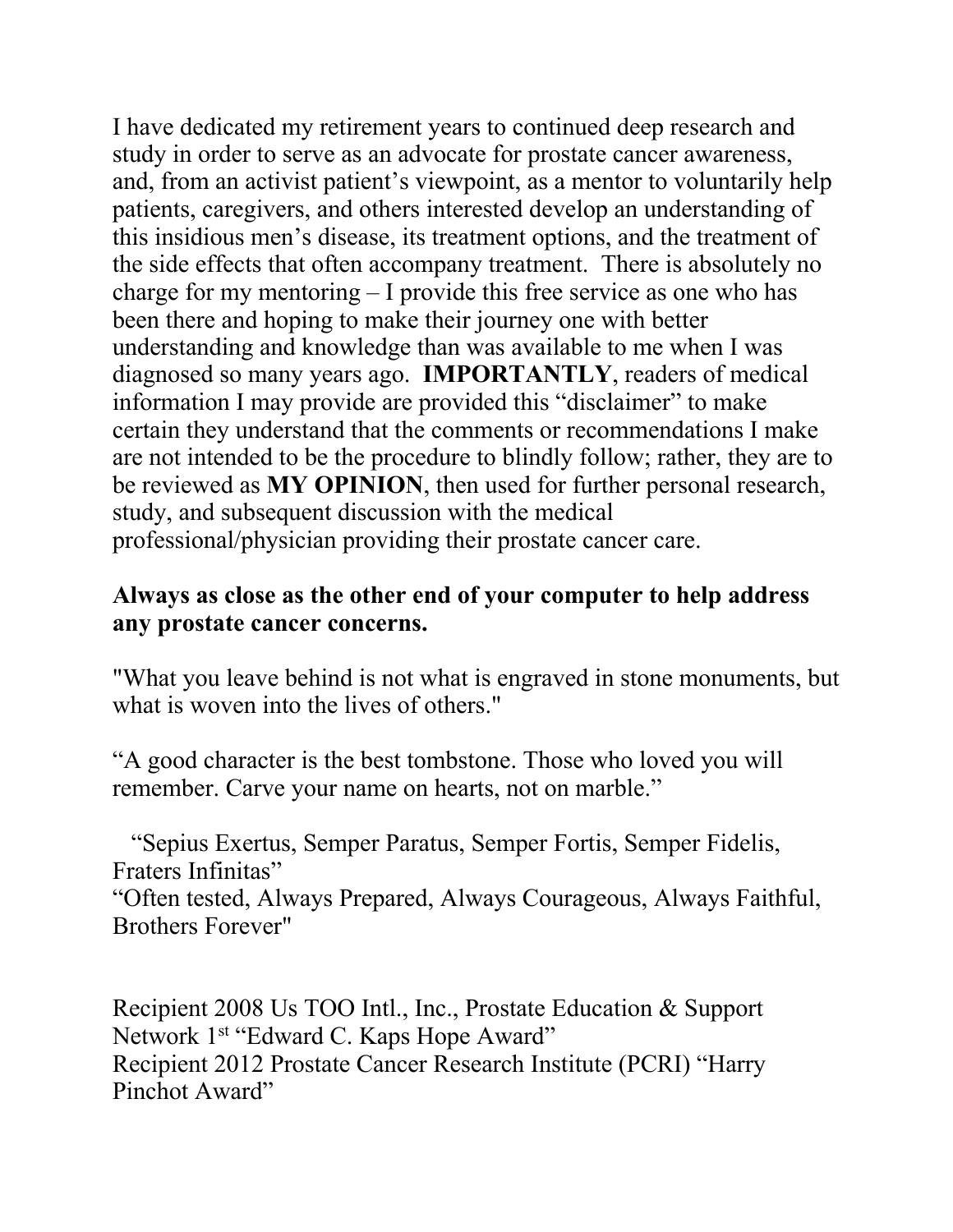Recipient 2016 Us TOO Intl., Inc. Certificate for 20 Years Dedication/Inspiration Personal interview 2009: https://pcainternational.org/activities/lets-talkabout-prostate-cancer-series-b/ and scroll down to "*Let's Talk About Prostate Cancer …* with *Chuck Maack*." - please note that in that interview when I meant to be talking about antiandrogens I mistakenly used the word "Lupron."

## Published papers:

"A Wake Up Call To Men & The Women Who Care For Them" JCPCR-06-00189 Volume 6 issue 1 - 2016: http://tinyurl.com/3djfgve

"A Prostate Cancer Patient's 24-Year (1992-2016) Continuing Journey from Diagnosis to Treatment to Recurrence to Mentoring" JCPCR-04— 201604 Volume 4 issue  $4 - 2016$ : http://tinyurl.com/hcxuxv9

"Newly Diagnosed with Prostate Cancer? - A Mentor/Patient Discussion" May 23, 2017 Biomedical Journal of Scientific & Technical Research (BJSTR) http://biomedres.us/pdfs/BJSTR.MS.ID.000110.pdf

"Prostate Cancer Advocacy and Mentoring Support" – published November 22, 2017 in the journal **"**Holisti**c** Approaches in Oncotherapy" HAOT-17-OPN-0004 1.1 (2017): 14-15; https://scientiaricerca.com/srhaot/pdf/SRHAOT-01-00003.pdf

"Medical Advice" or "Opinion" – The Important Difference - Acta Scientific Medical Sciences Volume 2 Issue 1 January 2018: https://www.actascientific.com/ASMS/pdf/ASMS-02-0019.pdf

"The Battle with Prostate Cancer" – Scientia Ricerca Chronical of Medicine and Surgery – Manuscript ID: COMS18OP-0027 ISSN: 2576- 8298 Volume 2 Issue 2 May 22, 2018**:** https://tinyurl.com/42pqzjh

"Fluoroquinolones – Be Aware" - Journal of Cancer Science and Clinical Oncology, Volume 5, Issue 2 ISSN: 2394-6520: https://tinyurl.com/ycylsnge